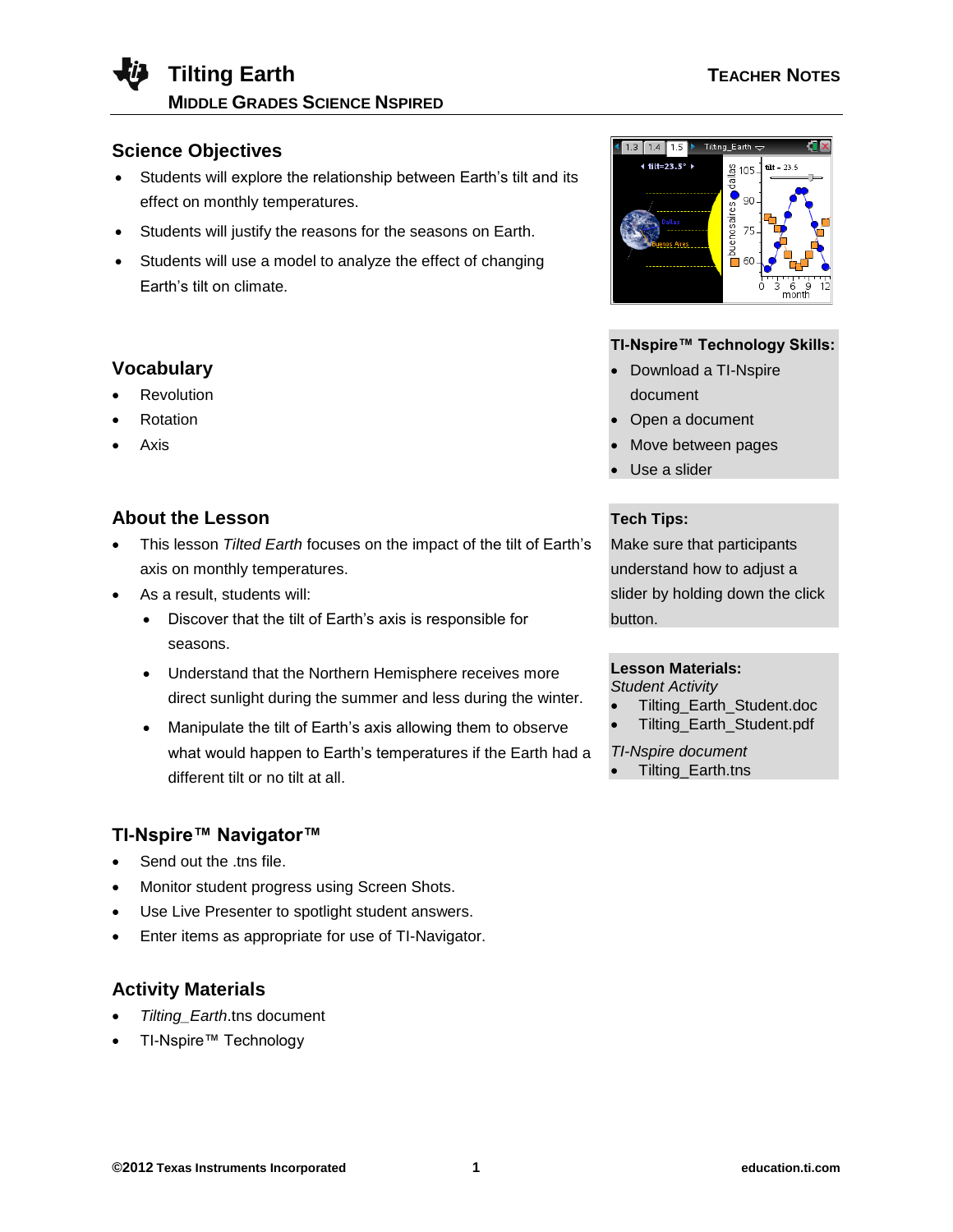# **Discussion Points and Possible Answers**

Allow students to read the background information on the student activity sheet and on page 1.2 in the .tns file.

#### **Move to page 1.3.**

1. Before students begin, have them hypothesize why they think Earth has seasons.

Q1. Before beginning this simulation, why do you think we have seasons on Earth?

**Answer:** Answers will vary. Seasons are caused by the tilt of Earth's axis.

### **TI-Nspire Navigator Opportunities**

Now would be a good time to use the class capture feature to formatively assess where all students are with this concept. Use class capture so you can quickly see all student responses on your computer at once.

### **Move to pages 1.4 and1.5.**

- 2. On page 1.4 are some directions for students to read about navigating the simulation on page 1.5.
- 3. Page 1.5 contains a split screen. On the left, students will see an image of the Earth, its tilt, and the Sun, while on the right, there is a graph with a tilt slider. The vertical axis, or *y*-axis on the graph represents temperature, while the horizontal axis, or *x*-axis represents months of the year.

Have students use the click button to adjust the tilt slider on the right side (graph side), which in turn will change the tilt of the Earth and the temperature on the graph. On the left side of the window, students can use the keyboard arrows, and also press the tab key  $[tab]$  to jump to 23.5 degrees, or press shift then tab  $(\lceil \hat{v} \cdot \text{shift} \rceil \rceil \text{tab})$  to jump to -23.5 degrees. If the student wants to move to 0 degrees, they should press the esc key  $\lceil \sec \rceil$ . (*Note the short-cut commands only work when the left side of the screen is active. Students can change the focus of which pane is "active" screen by clicking on that side of the window. )*

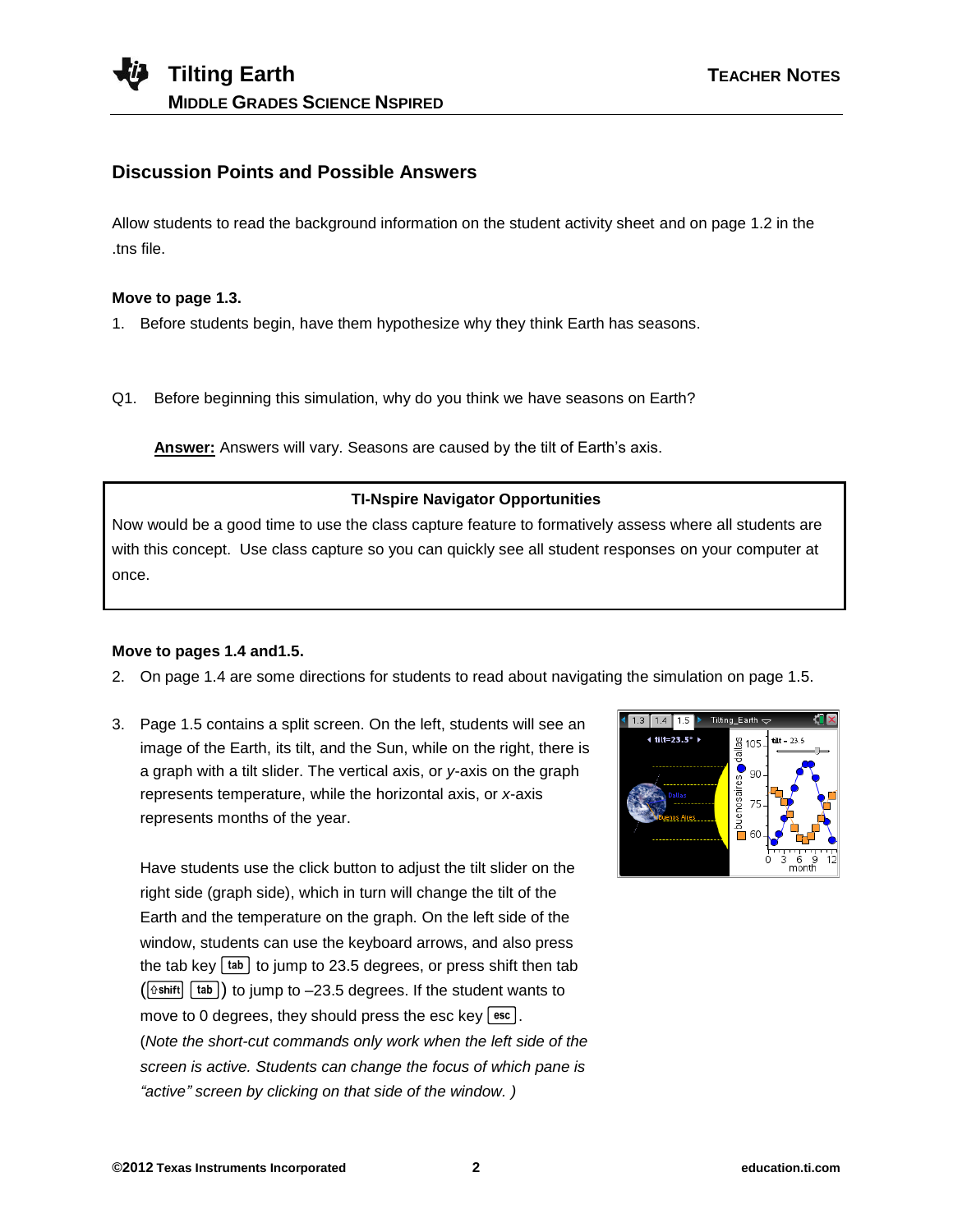### **Move to page 1.6.**

Here students will find a spreadsheet indicating the temperature in two different cities, Buenos Aires in the Southern Hemisphere, and Dallas in the Northern Hemisphere. The spreadsheet shows the average temperature for each location throughout the 12 months of the year using the Earth's natural axis tilt of 23.5 degrees.

### **Move to page 1.7 – 1.13.**

Have students answer questions 2-8 on the handheld, the activity sheet, or both.

Q2. When the Earth's axis is tilted at 23.5°, which city receives the most direct sunlight during month 7?

### **Answer:** B. Dallas.

Q3. When the Earth's axis is tilted at 23.5°, what trend do you see in the temperatures for the two cities?

**Answer:** C. The temperatures in the two cities are inversely related.

Q4. On page 1.5, set the tilt of Earth's axis to 23.5°. Looking at just the picture of the Earth and the location of the Sun on the left of page 1.5, which season would you conclude that Dallas is currently in?

**Answer:** D. Summer.

Q5. Adjust the tilt from 23.5° to -23.5°. What changes do you see in the temperatures?

**Answer:** During month 0 and 12 with the Earth's axis set to 23.5°, it is cooler in Dallas and warmer in Buenos Aires. When you adjust the tilt to -23.5°, the temperatures "flip." Instead of experiencing summer in Dallas during month 7, there are now cooler temperatures (winter).

- Q6. Looking at Dallas, what happens to the monthly temperatures as you increase the tilt from 23.5° to 45°? **Answer:** C. Some temperatures go up, while others go down.
- Q7. Set the tilt of Earth's axis to 0°. What happens to the temperatures in Buenos Aires and Dallas over the 12 month period? Why do you think the temperatures changes in this way?

**Answer**: The temperatures in Buenos Aires and Dallas will be about the same with the axis at 0°, because both cities receive the same amount of sunlight throughout the year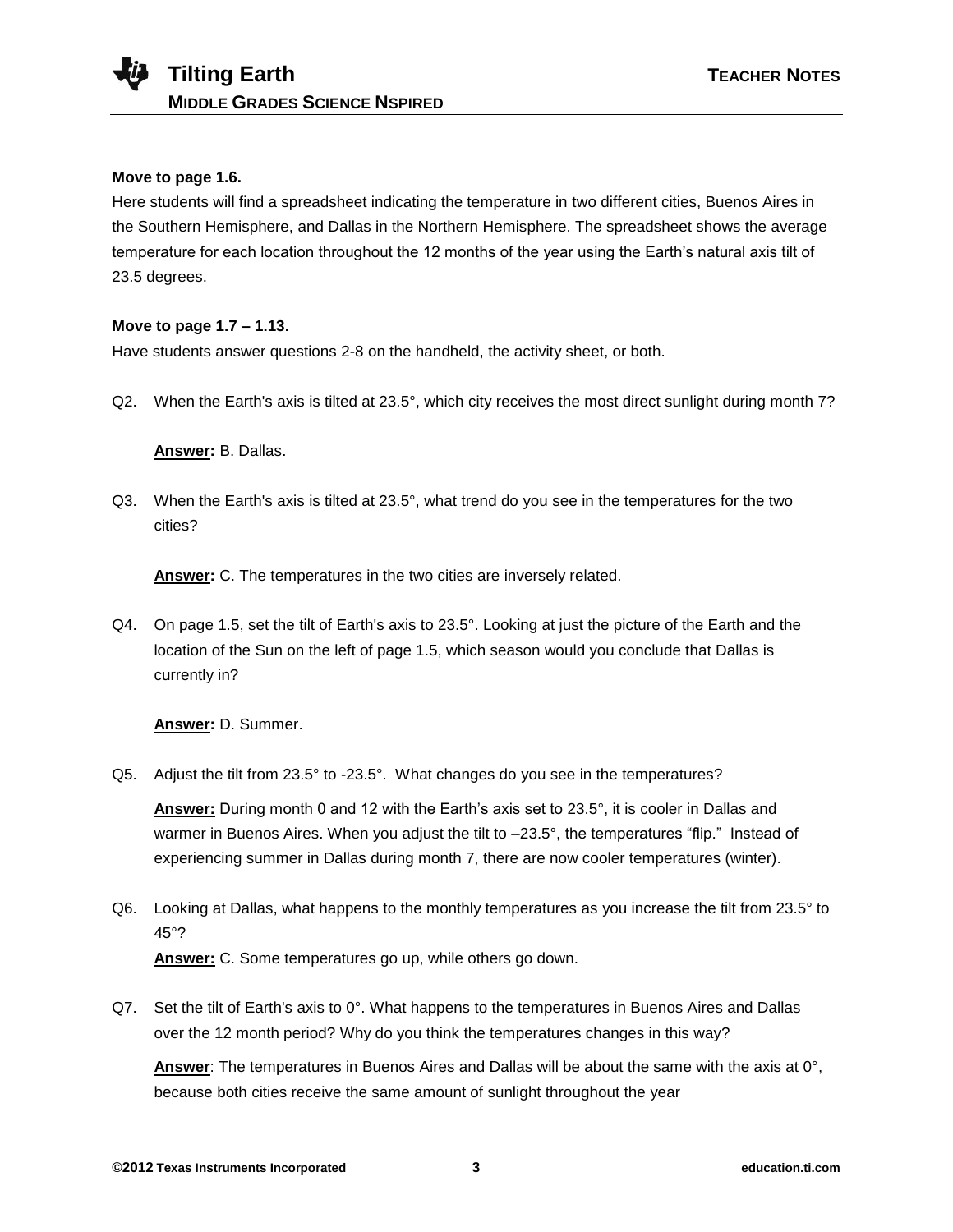Q8. How would the climate change in your city if the Earth's axis was tilted at 45°?

**Answer**: Answers will vary, but may include more extreme temperature variations, changes in climate patterns, water availability, and crop harvesting.

#### **Move to pages 2.1 and 2.2.**

- 4. On page 2.1 are some directions for students to read about navigating the simulation on page 2.2.
- 5. On page 2.2, students will find a model of the Earth revolving around the Sun. At the bottom, there is a graph showing temperature over time.

On the bottom of the page students will see an elongated slider. Students will be able to click on the the slider on this page the same way as on page 1.5. Students can also use the keyboard arrow keys to change the tilt, tab to jump to 23.5 degrees (and shift-tab for –23.5 degrees) when the top/image pane is active.



As the student adjusts the tilt by using the slider, the temperature along the bottom will adjust.

Students can press enter  $\overline{[enter]}$  or click the pause button  $\overline{w}$  to pause the simulation at any time. This will allow the student to position the Earth in a specific location compared to the sun.

### **TI-Nspire Navigator Opportunities**

Now would be a good time to use live presenter and see if students understand the connection between the Earth and Sun in relation to seasons. Have all of your students set the Earth's tilt to 23.5 degrees. Then ask all of your students, including the live presenter to pause the simulation when the Northern Hemisphere experiences Fall. You can do this multiple times by providing students different scenarios.

### **Move to pages 2.3 – 2.7.**

Have students answer questions 9-13 on the handheld, the activity sheet, or both.

Q9. Keeping Earth's axis tilted at 23.5°, when would the Northern Hemisphere experience summer? *(Where would the picture of the Earth be in relation to the sun? Remember this is a 2D Model.)*

**Answer**: C. To the left